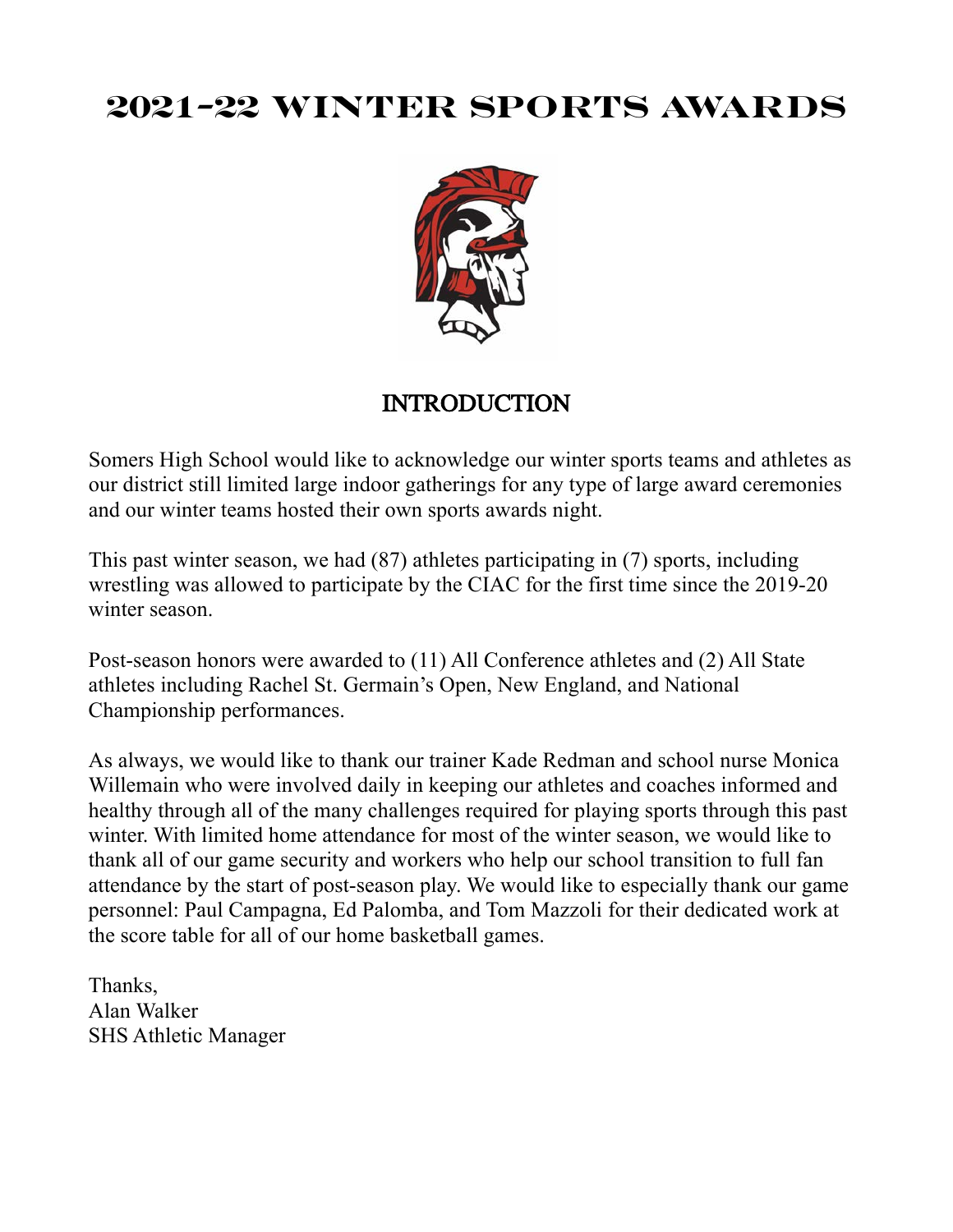## **Girl's BASKETBALL**

Varsity Coach: Alan Walker Assistant Coach: Michelle Dalessio, Pasquale Dematteo Assistant Coach: Anika Vanhoenacker Team Captains: Grace Majowicz, Devon Dalessio, Eliana Wood



#### TEAM SUMMARY

The girl's varsity basketball team finished tied for second in the NCCC, with the best regular season since 1993. As the number 2 seed in the NCCC playoffs, the girl's team defeated Windsor Locks before losing a close semi-final game vs. Canton. With a first round bye in the Class S state tournament, the #4 seeded Spartans defeated Ellis Tech in the 2<sup>nd</sup> round before losing to Bolton in the quarterfinals. The Spartans finished with a record of 17 wins and 7 losses, with the most wins since the 2008-09 season.

**ALL NCCC:** Eliana Wood, Sydney Cassidy

### **VARSITY LETTERS**

**SENIORS:** Grace Majowicz, Natasha Sherwood **JUNIORS:** Shea Cassidy, Deidre Dalessio, Devon Dalessio, Erin Donohue, Hallie Watt **SOPHOMORES:** Alexa Damboragian, Taylor Illuzzi, Grace McGuinness, Dara Salka, Eliana Wood **FRESHMAN:** Stephanie Burzynski, Sydney Cassidy, Ava DePeau

#### **VARSITY MANAGERS**:

Seniors: Kristo Karajo, Grace Lessard, Madison Hinkley Juniors: Kiana Kalman Sophomores: Kristina Haraga, Kate Gebo, Rebecca Munson



 **JV CERTIFICATES SOPHOMORES:** Brooke Novak. Alessandra Gioscia; **FRESHMAN:** Tatiana Arruda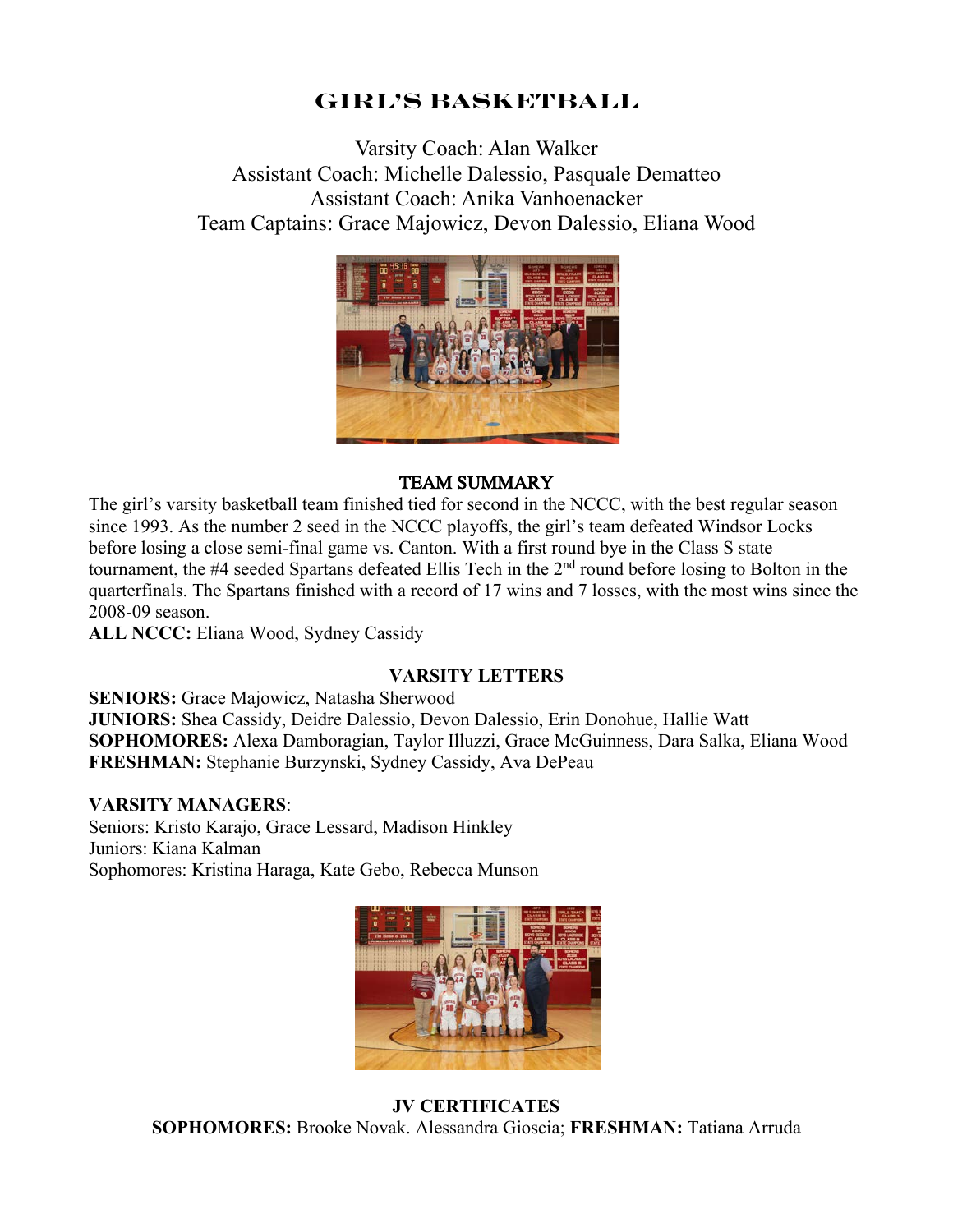## **BOY'S BASKETBALL**

Varsity Coach: Tony Palazzesi JV Coach: Kyle Kipfer Freshman Coach: Jeffrey Houde **Team Captains:** Cody Palazzesi, Kevin Huss



## **TEAM SUMMARY**

The boy's varsity basketball team finished the regular season with a 15-5 record qualifying for both the NCCC playoffs and DlV state tournament. The Spartans defeated Windsor Locks before losing a close game at Granby in the 2nd round. With a first round bye in the state tournament, the #7 seeded Spartans lost to Morgan in the 2<sup>nd</sup> round. Congratulations to Cody Palazzesi for becoming the 15<sup>th</sup> player in Somers history to score 1000 career points, while also earning ALL NCCC and DV All State honors.



**All NCCC:** Cody Palazzesi **DlV ALL STATE:** Cody Palazzesi

### **VARSITY LETTERS**

**SENIORS:** Sean Croken, Kevin Huss, John Zapolski, Cody Palazzesi, Thomas Lafayette **JUNIORS:** Trevor Gentile, Connor Marchi, Colby McCormick **SOPHOMORES:** Braden Davis, Dylan Doody, Cody Ferrero, Jayden Lynch, Troy Maia, Jacob Yvon **FRESHMAN:** Jack Olearcek

**VARSITY MANAGERS:** Emily Lawlor, Caroline Colton, Sadie Vesco, Amelia Carenzo, Lauren Zapolski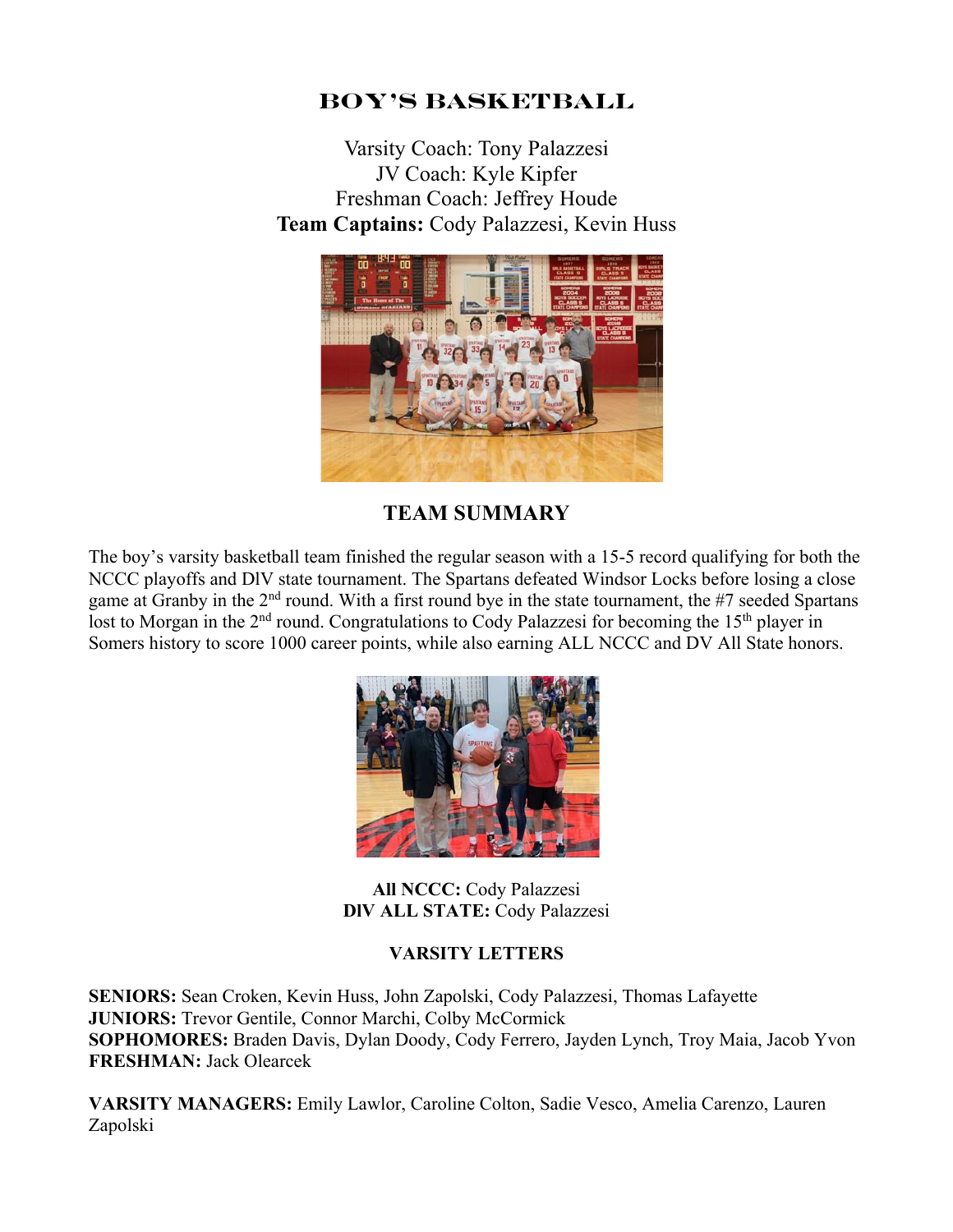## **BOY'S JV BASKETBALL TEAM**



**JV CERTIFICATES**

**JUNIORS:** Christopher Francis **SOPHOMORES:** Trent White **FRESHMAN**: Chase Beggs, Andrew Cardwell, Eric Renzoni, Thomas Saso

## **BOY'S FRESHMAN BASKETBALL TEAM**



**FRESHMAN CERTFICIATES**: Jack Brayton, Jack Chester, Aiden Clarity, Evan Colton, Drew DiCesare, Brendan Grenier, Ethan Hartman, Jesse Martello, Nico Skalski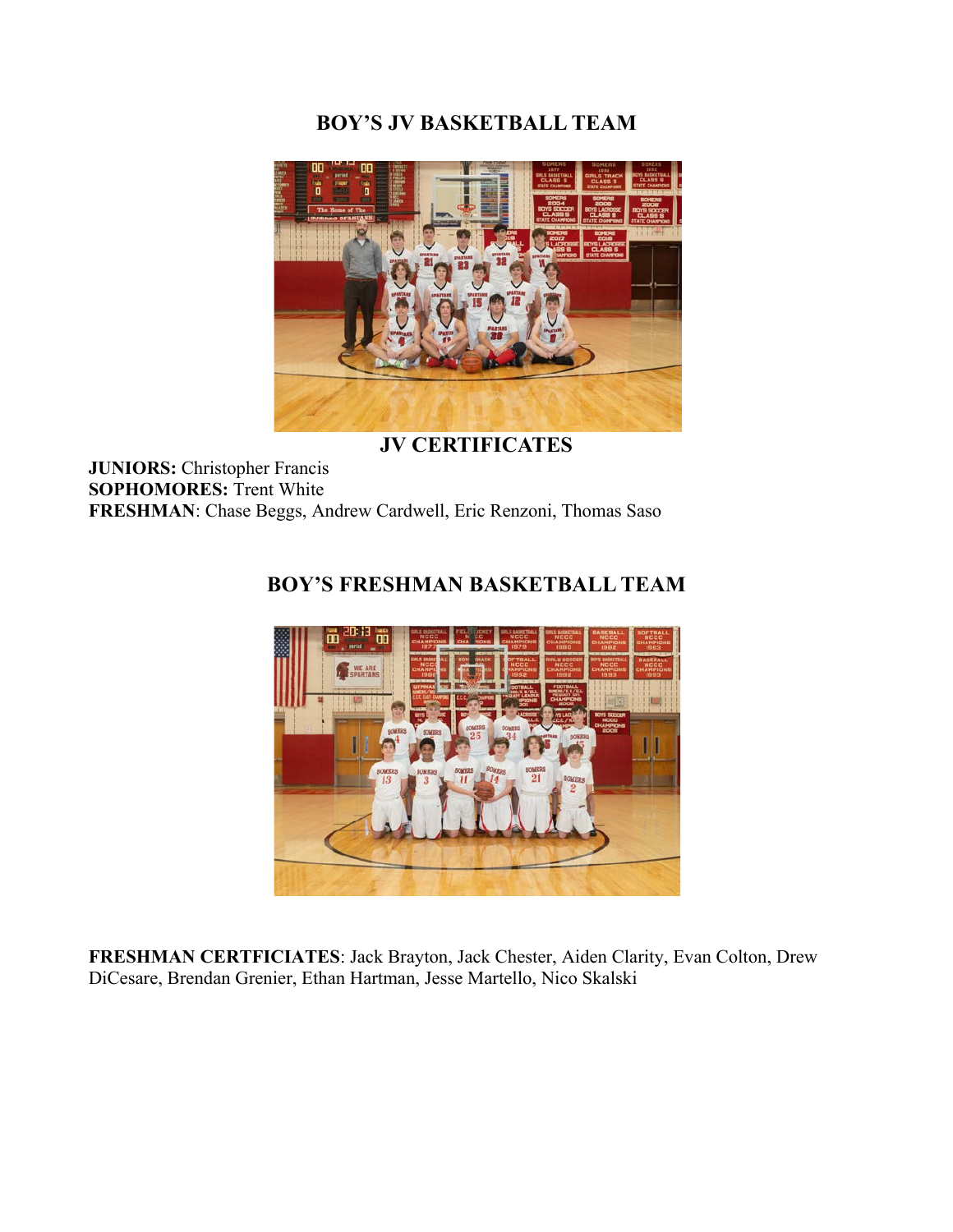### **TRI-tOWN ICE HOCKEY**

Varsity Coach: Kyle Fijalkowski Assistant Coach: Bryan Anderson Somers Captains: Vincenzo Rumore Alternate Captains: Gavin Rauza, Lazaros Vasiliadis



## **TEAM SUMMARY**

The Tri-Town ice hockey team finished the regular season with a 10-10 record and qualified for the Dlll state tournament. As the #8 seed, the Tri-Town team lost the Conrad in the first round.

### **VARSITY LETTERS**

**SENIORS:** Matthew Fleischman, Gavin Rauza, Vincenzo Rumore, Lazaros Vasiliadis **JUNIORS:** Michael Croyle, Alexander Douglas, Cole Ferro, Camden Fickett, Kyle Provencher **SOPHOMORES**: Robert Martin

**NUTMEG CONFERENCE ALL LEAGUE:** Kyle Provencher, Gavin Rauza, Vincenzo Rumore

**VARSITY MANAGERS**: Mackenzie Bridge, Kendal Terry



Tri-Town seniors celebrate on their team senior night.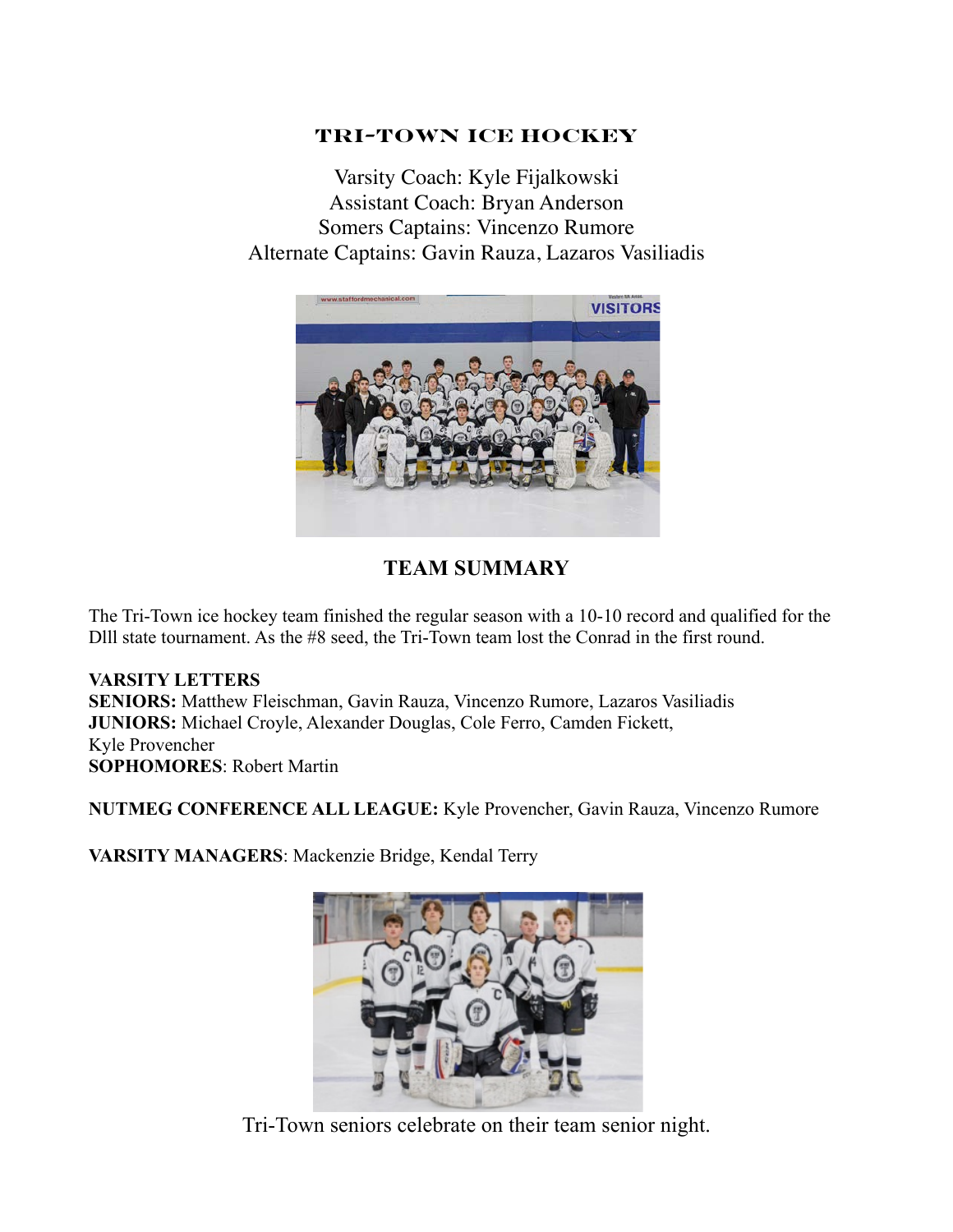## **INDOOR TRACK**

Ellington HS Indoor Track Coach: Peter Corbett & Adam Zylberman



#### **VARSITY LETTERS**

BOYS: Douglas Suter, Jonathan DuPerre, Benjamin Campion, Alex Deveau GIRLS: Rachel St. Germain, Gracie Flynn, Ella Campion, Sarah St. Germain

### **TEAM SUMMARY**

After not competing in NCCC or invitational indoor events in 2021, Somers had (4) boys and (4) girls participate with Ellington High School for the 2021-22 season. In the NCCC Championships, Rachel St. Germain won the 1000 m, 1600m and 3200 m events while Doug Suter was the NCCC pole vault champion. With only (4) athletes participating in the Class S Indoor Championships, the Somers girls finished in  $6<sup>th</sup>$  place.

#### **Rachel St. Germain's Indoor Season Accomplishments:**

NCCC Champion: 1000 m, 1600 m, 3200 m Class S State Champion: 1600 m, 3200 m CIAC Open Champion: 1600 m, 3200 m New England Champion: 2 Mile Nike National Runner-up: 2 Mile Nike National Champion: 5 K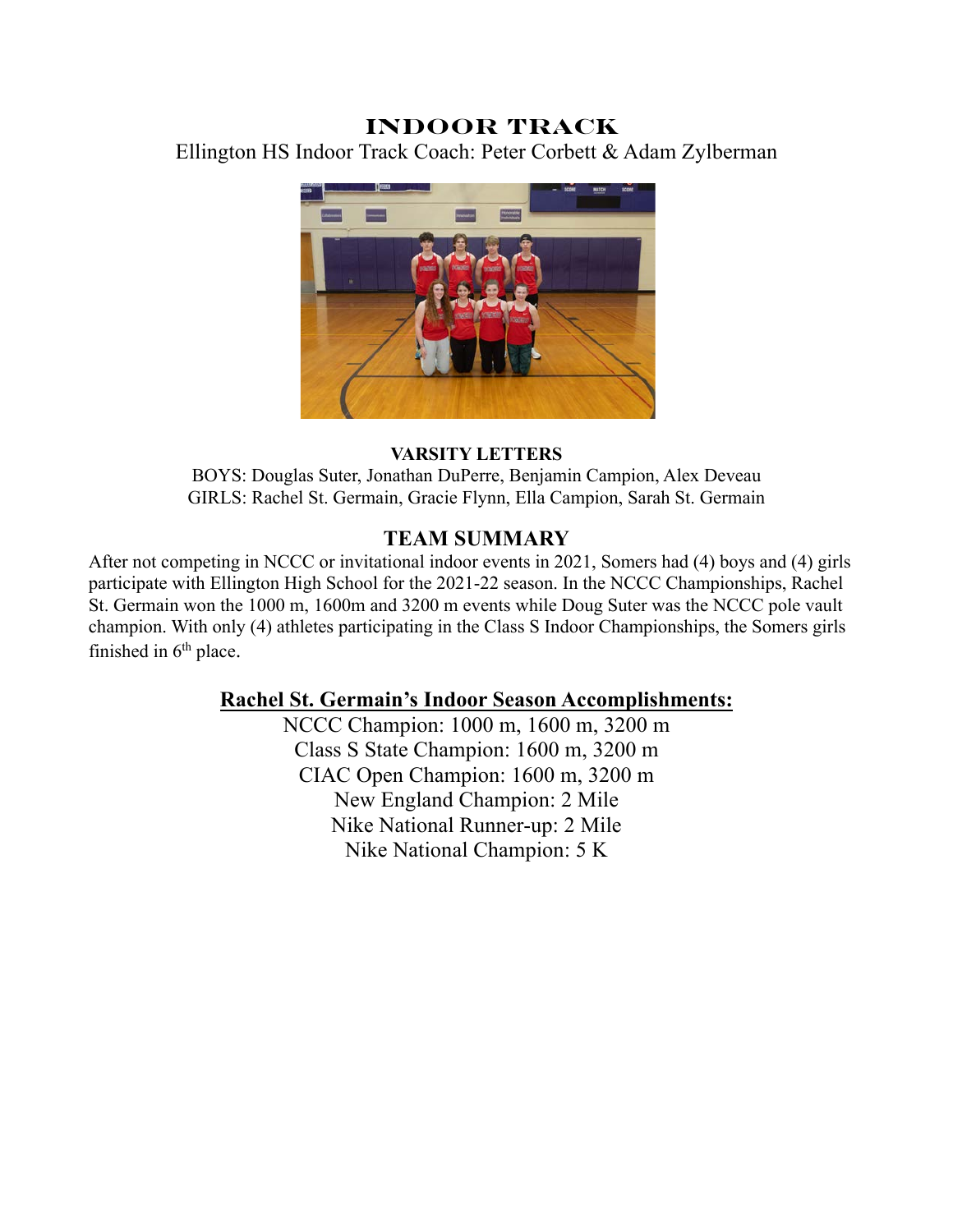

Rachel St. Germain wins the New England 2 Mile Championships! **WRESTLING**

Varsity Coach Noey Guerra Assistant Coach: Ned McCormick Captains: Cooper Barrett, Taylor McCormick, Tait Gaudet



## **TEAM SUMMARY**

With our wrestling team competing for the first time since the 2019-20 season, first year Coach Noey Guerra guided his team to a 4<sup>th</sup> place finish in the NCCC Championships with Cooper Barrett, Taylor McCormick, and Manny Davis all winning individual champions. Logan Wolf, Tait Gaudet, and Braden Joyal all finished in 3rd place. The team finished 10<sup>th</sup> overall in the Class S State Championships.

**VARSITY LETTERS: Seniors:** Cooper Barrett Taylor McCormick Gracie Herrity-Manager

Samantha Hansen-Manager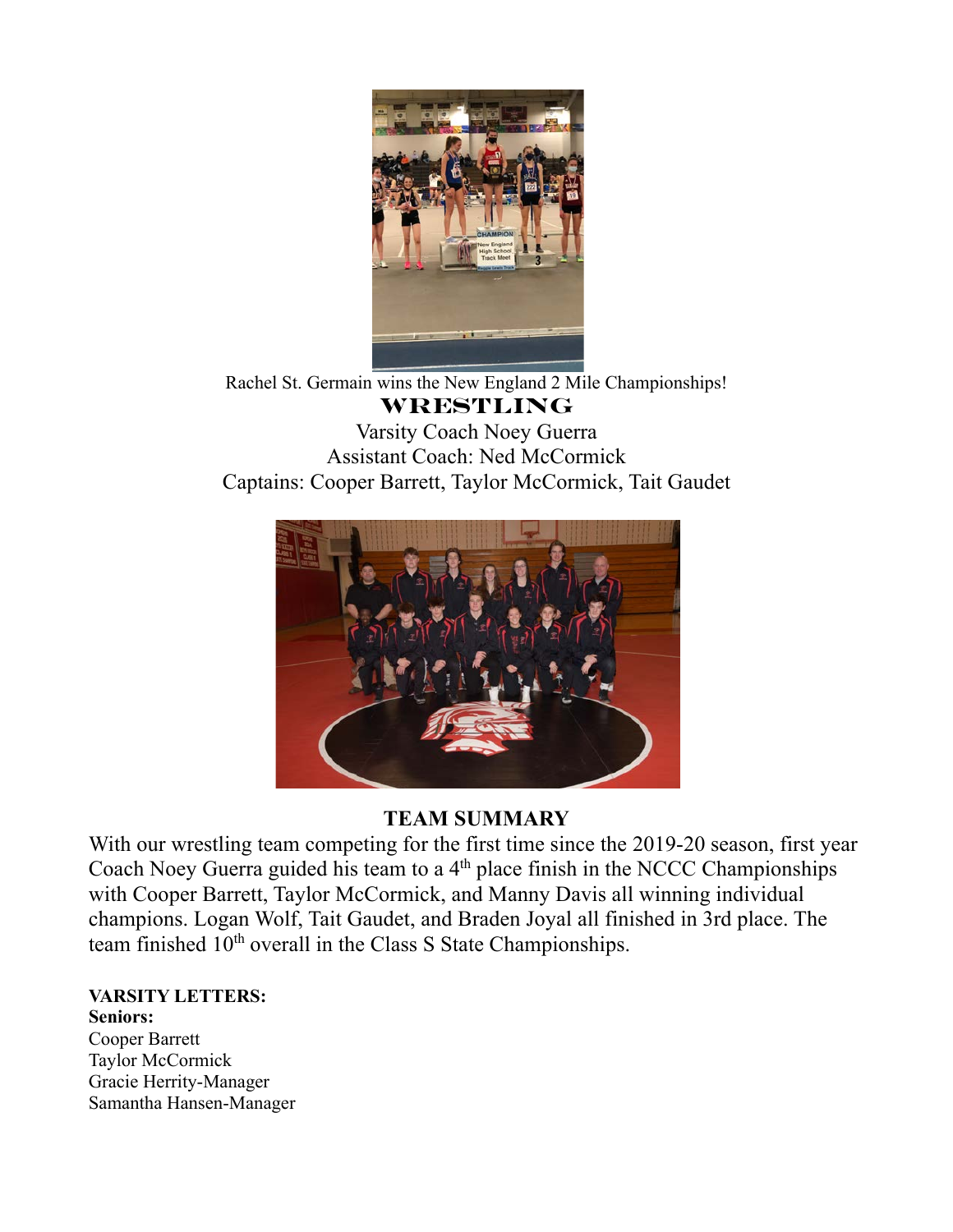**Juniors:** Manuel Davis Tait Gaudet Braden Joyal

**Sophomores:** Corey Vidjnagni

#### **Freshman:**

Cowen Joyal Logan Wolf Tyler Wolf

### **ALL NCCC: Cooper Barrett, Taylor McCormick, Manuel Davis GIRL'S ICE HOCKEY**



Somers had one ice hockey player on the Suffield Co-op girl's club team: freshman Katelyn Provencher. The team consisted of (27) athletes from schools mostly within the NCCC and CCC, and finished their season with a record of 7 wins, 10 losses, and 1 tie.

## Somers BOOSTER CLUB https://sites.google.com/site/somersctboosterclub/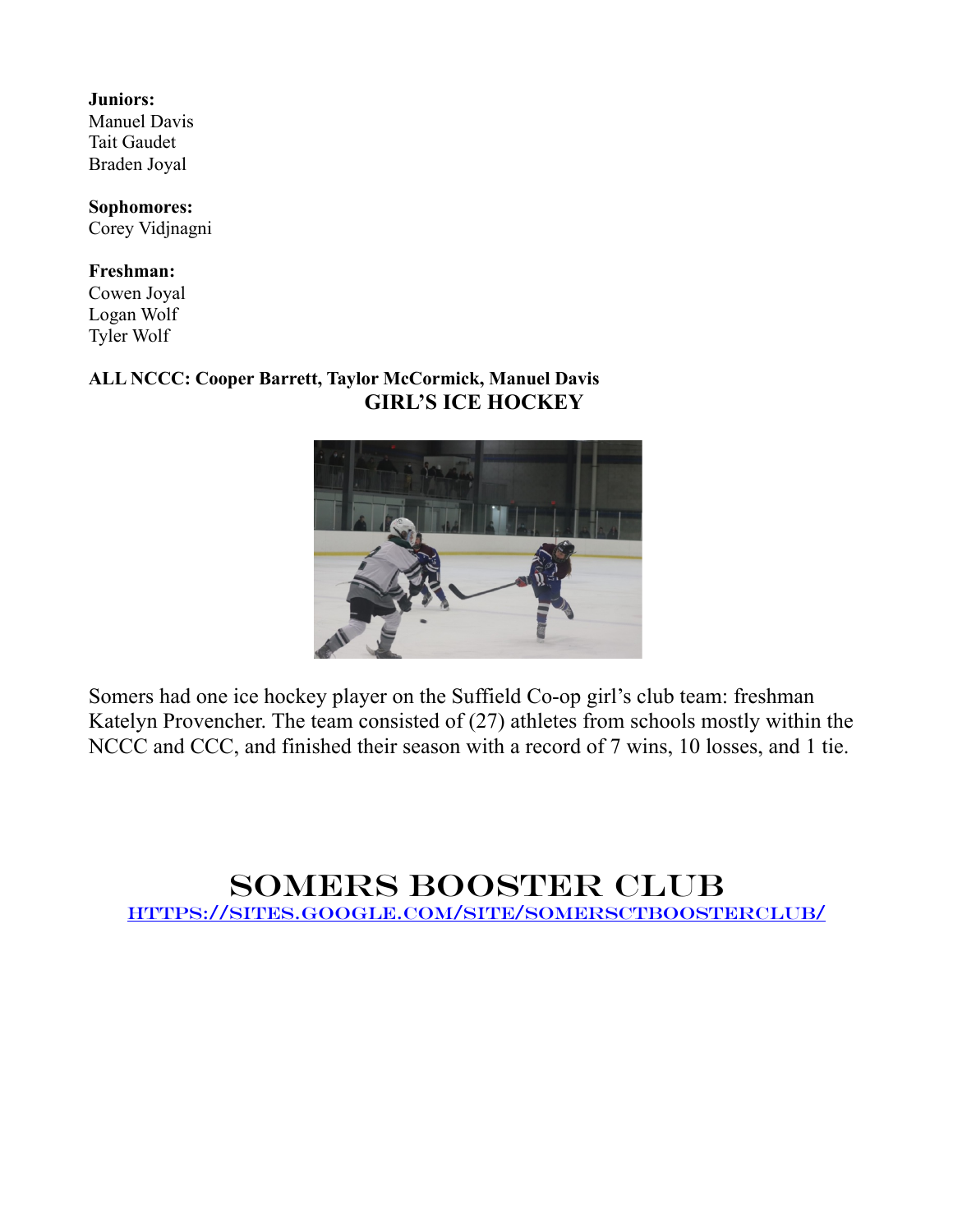

## BOOSTER CLUB PRESIDENT Jacqui Symington

With the use of the high school concession stand allowed during home basketball games, the Booster Club were able to continue their long tradition of providing refreshments during our home basketball games. Somers High School would like to again thank the Booster Club for continuing to sponsor the Athlete of the Month Awards and 1<sup>st</sup> time varsity letters, with a special thanks going to Stacey Colton for the winter sports video.

## **ATHLETES of the MONTH Sponsored by the Somers booster club**

The following student athletes were nominated by their respective coaches for their outstanding accomplishments during this past winter season.

## DECEMBER

Boys Basketball: Cody Palazzesi Girls Basketball: Devon Dalessio Wrestling: Cooper Barrett Tri-Town Hockey: Gavin Rauza Boys Indoor Track: Alex Deveau Girls Indoor Track: Sarah St. Germain

## JANUARY

Boys Basketball: Troy Maia Girls Basketball: Sydney Cassidy Wrestling: Tait Gaudet Tri-Town Hockey: Kyle Provencher Boys Indoor Track: Benjamin Campion/Jonathan DuPerre Girls Indoor Track: Ella Campion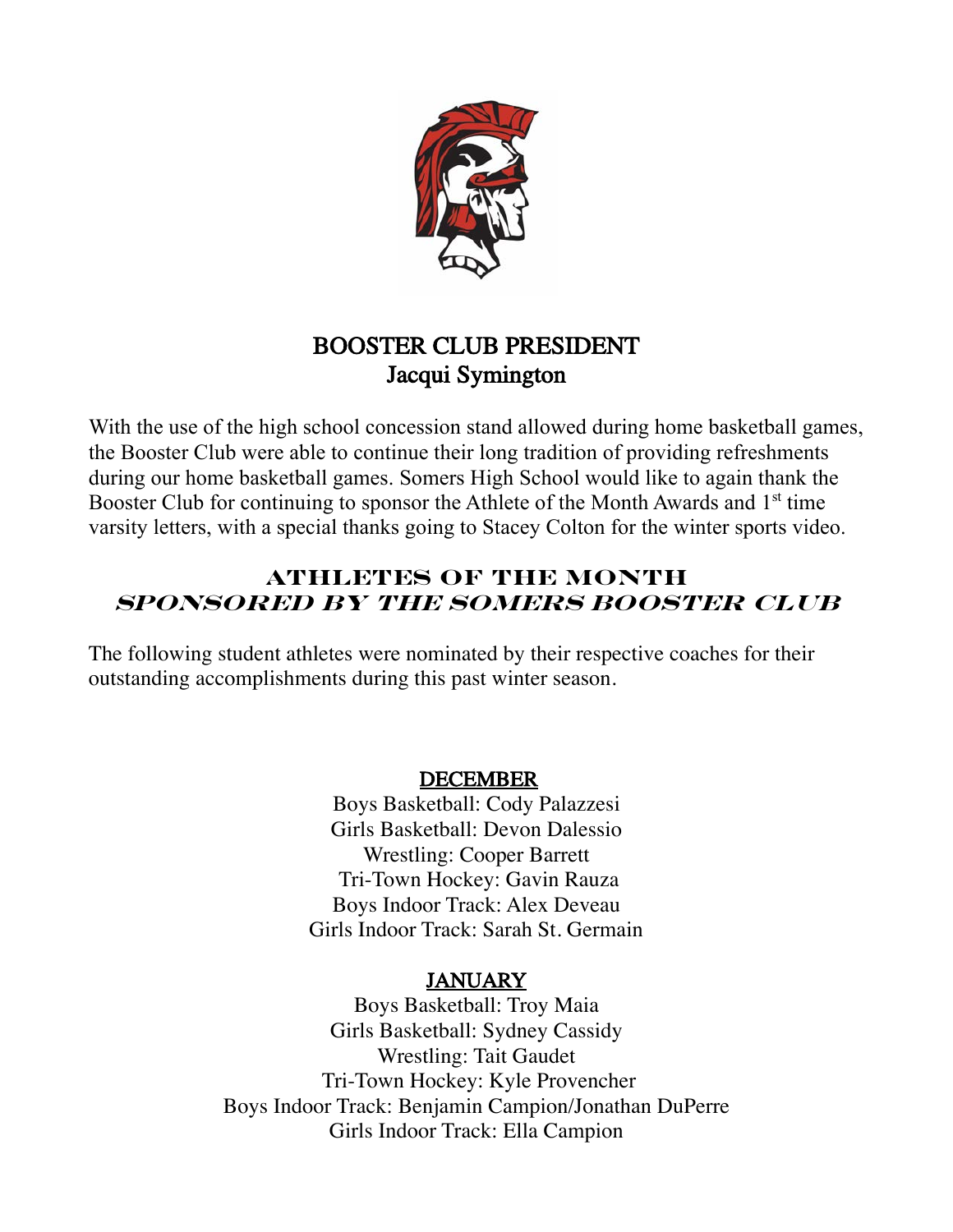Girls Ice Hockey: Katelyn Provencher

#### **FEBRUARY**

Boys Basketball: John Zapolski Girls Basketball: Deidre Dalessio Wrestling: Logan Wolf Tri-Town Hockey: Vincenzo Rumore Boys Indoor Track: Douglas Suter Girls Indoor Track: Gracie Flynn

#### MARCH

Boys Basketball: Cody Palazzesi Girls Basketball: Eliana Wood Tri-Town Hockey: Michael Croyle Girls Indoor Track: Rachel St. Germain

## **1st TIME VARSITY LETTER WINNERS SPONSORED BY THE SOMERS BOOSTER CLUB**



**CRITERIA:** The following student athletes have earned their first career varsity letter while participating in a varsity sport during this past fall.

## **GIRLS BASKETBALL**

Natasha Sherwood Kate Gebo Kristina Haraga Rebecca Munson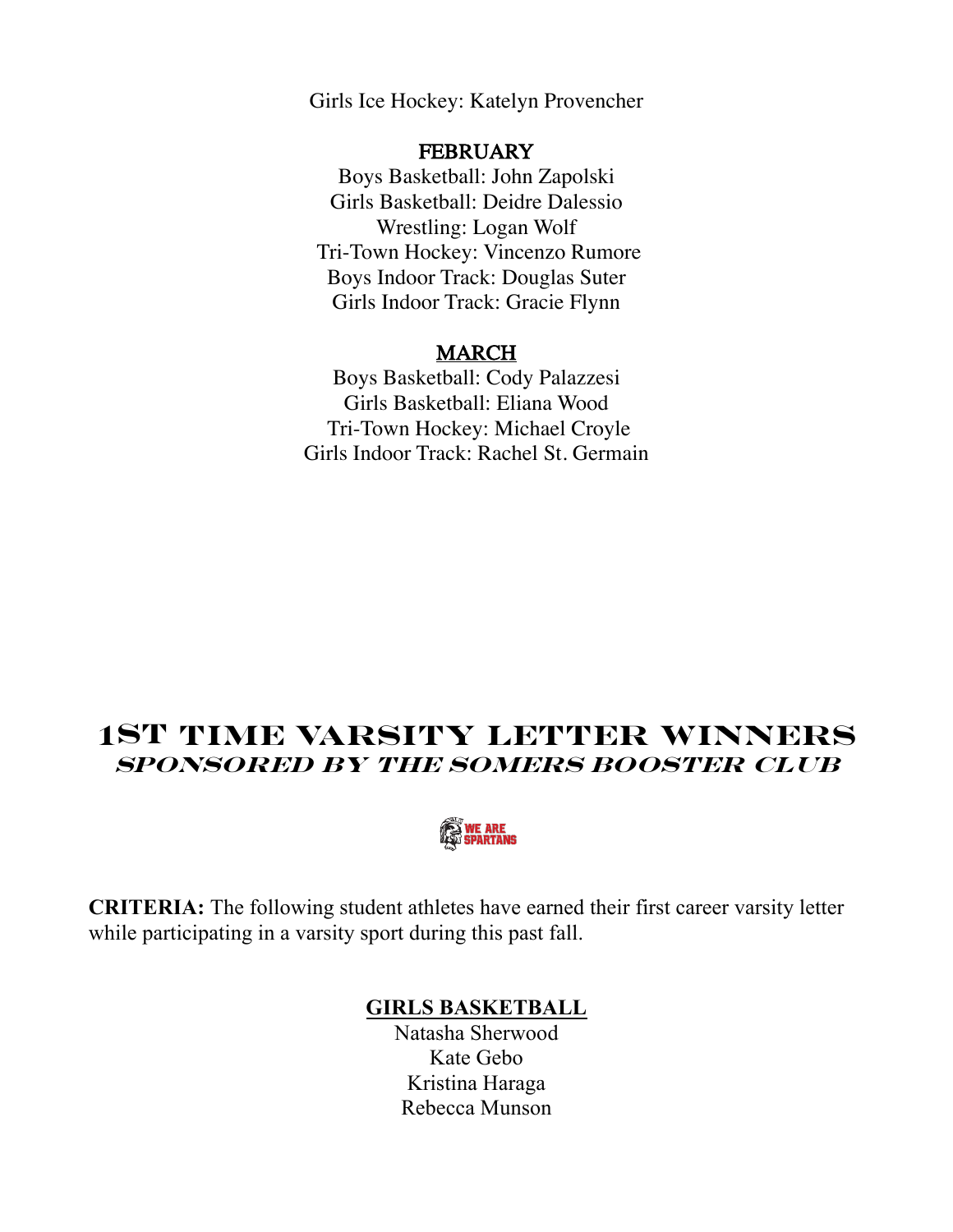Sydney Cassidy

### **BOY'S BASKETBALL**

Trevor Gentile Braden Davis Cody Ferrero Jayden Lynch Jacob Yvon Jack Olearcek

## **WRESTLING**

Corey Vidjinagni Cowen Joyal Tyler Wolf

## **GIRLS ICE HOCKEY**

Katelyn Provencher

# **NCCC ALL ACADEMIC HONORS**



Somers High School and the NCCC would like to recognize our student athletes who have qualified for the NCCC Scholar Athlete award by qualifying with either high honors or honors during the fall sports season.

#### **GIRLS BASKETBALL BOYS BASKETBALL GIRLS ICE HOCKEY**

Brooke Novak Cody Palazzesi

Alessandra Gioscia Thomas Lafayette Katelyn Provencher Tatiana Arruda John Zapolski **INDOOR TRACK** Grace Majowicz Colby McCormick Benjamin Campion Deidre Dalessio Braden Davis Douglas Suter Devon Dalessio Dylan Doody Ella Campion